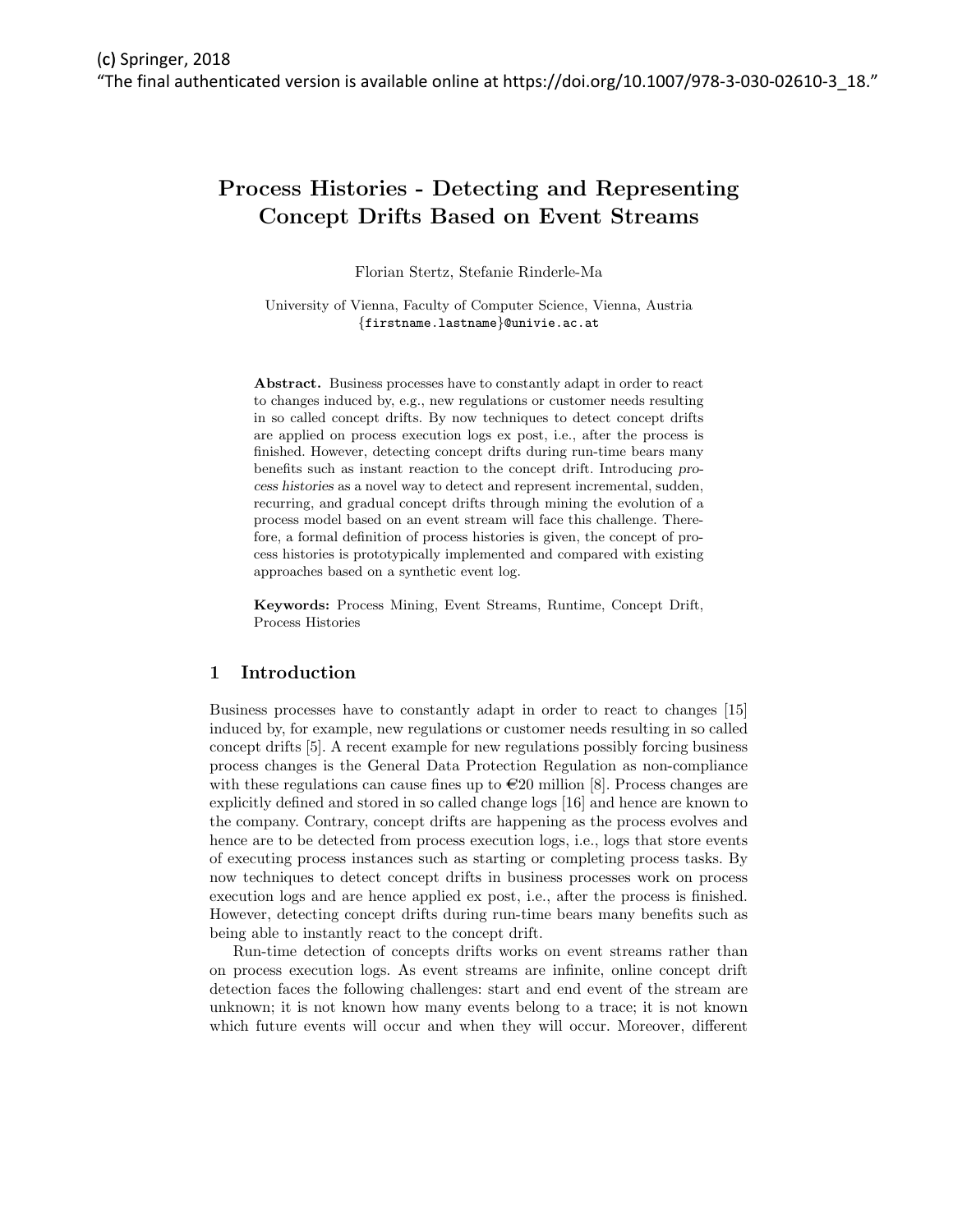kinds of concept drift are to be distinguished, i.e., incremental, sudden, recurring, and gradual drifts [\[5\]](#page-17-1). So far, the focus has been put on incremental and sudden drifts only, however, detecting recurring and gradual drifts can be important for many application domains as well. These challenges will be tackled along the following research questions:

RQ1 How to detect and reflect process model evolution based on event streams? RQ2 How to detect incremental, sudden, recurring, and gradual concept drifts based on event streams?

For addressing RQ1, process histories are introduced. A process history reflects viable models that are discovered for a process based on an event stream. Process histories provide a novel way to detect and represent concept drifts through mining the evolution of a process model based on an event stream. The challenging question is when a new model is created, i.e., which event or sequence of incoming events triggers the creation of a new model in the history. We present two new algorithms. The first algorithm creates the process history and discovers new viable models. The detection of a viable model, is based on conformance [\[17\]](#page-17-4) and the "age" of the event information using the sliding window approach, i.e., older process instances do have no impact on the current business process logic. The second algorithm determines concept drifts based on the synthesised process histories (RQ2) and enables the detection of incremental, sudden, recurring, and gradual drifts. The evaluation comprises a prototypical implementation as well as a comparison with existing approaches on detecting concept drifts based on synthetic and real-life logs. In summary, this work provides means to detect incremental, sudden, recurring, and gradual concept drifts based on event streams and the concept of process histories during run-time.

The paper is structured as follows: In Sec. [2,](#page-1-0) the required definitions and techniques for this work are described. Sec. [3](#page-4-0) features the main contribution of this work, followed by an evaluation, Sec. [4,](#page-10-0) based on a synthetic log created using the process models of [\[4\]](#page-16-0). The related work is presented in Sec. [5](#page-14-0) and an outlook and summary is provided in the last section, Sec. [6.](#page-16-1)

## <span id="page-1-0"></span>2 Fundamentals

This section introduces fundamentals on business processes and process mining, defines process histories and discusses event streams in comparison with process execution logs.

Process Execution Log. Every time a business process is executed, the information on the execution is usually recorded using the  $XES<sup>1</sup>$  $XES<sup>1</sup>$  $XES<sup>1</sup>$  [\[1\]](#page-16-2) format. In short, a business process corresponds to a log node in a XES file. One log can have zero to many **trace** elements. A trace corresponds to an executed process instance of the business process and it contains information about the process instance, like an id,Runtime and has zero to many event elements. An event

<span id="page-1-1"></span><sup>1</sup> Extensible Event Stream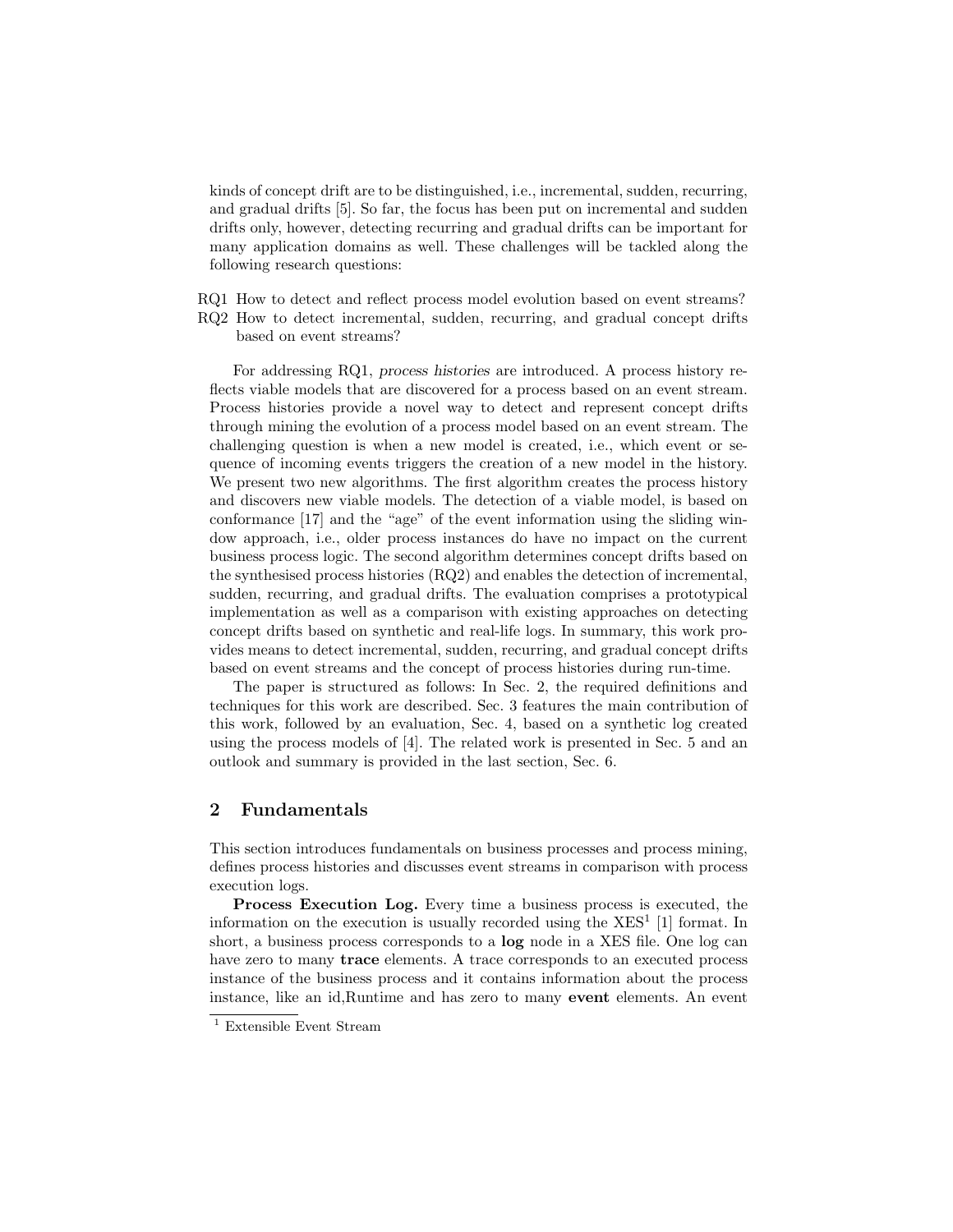symbolises an executed activity in the process instance and contains information related to this event and the id of the log as well. In a stream based architecture, the last part is important to relate specific events to their corresponding log.

These log files, allow for the three main types of process mining [\[18\]](#page-17-5).

- Process Model Discovery. This technique is used for finding a fitting process model for the log file.
- Process Conformance Checking. This technique takes an event log and an already discovered process model, and checks if the log fits the process model.
- Process Enhancement. This technique allows to change and improve the already discovered process model with a new log file.

Process History. A process history contains every process model for one business process and is defined as follows:

**Definition 1 (Process History).** Let P be a business process. A process history  $H_P$  is a list of viable process models  $M_n, n \in \mathbb{N}$  that have been discovered for P with  $M_n$  being the current model for P, formally:

$$
H_P := \langle M_0, M_1, \dots, M_{n-1}, M_n, \dots \rangle \tag{1}
$$

For synthesising a process history, process model discovery and process conformance checking techniques are applied in Alg. [1](#page-5-0) in Sec. [3](#page-4-0) to find, check and adapt the current process model.

Since log files are static and created after the execution of process instances, process mining approaches are often applied offline, i.e., ex-post. Our contribution aims at synthesising a process history for a business process online, i.e., at run-time. To achieve this goal, an event stream, instead of log files is used [\[23\]](#page-17-6).

Event Stream. An event stream represents a continuous flow of events produced by process instances of a business process. To help identify which events belong to which trace or event log, a unique identifier is embedded in the event itself. There are at least two main differences between a log file and an event stream. First, a log file is finite meaning that the information on the number of events per trace and which events appear is available. Second, a log file is also complete, so the specific end and start events of a business process are known. In an event stream it is not guaranteed, that there are no more events for a trace coming in. It is unlikely as well, that we listen to the stream from the time when the first event of the first process instance has occurred, until the last event of the last process instance, because of main memory issues and of course usability. It should be possible to start listening to an event stream at any time. For the implementation of Alg. [1,](#page-5-0) special data structures are required, to discover a process model.

Data structures: A process history covers all viable process models that have been executed for a specific process. Any time an event is sent to the process execution engine, it will be processed using the three types of process mining. For process model discovery, there is a plethora of algorithms available to mine process models, for example, the  $\alpha$ -miner [\[19\]](#page-17-7) or the inductive miner [\[10\]](#page-17-8).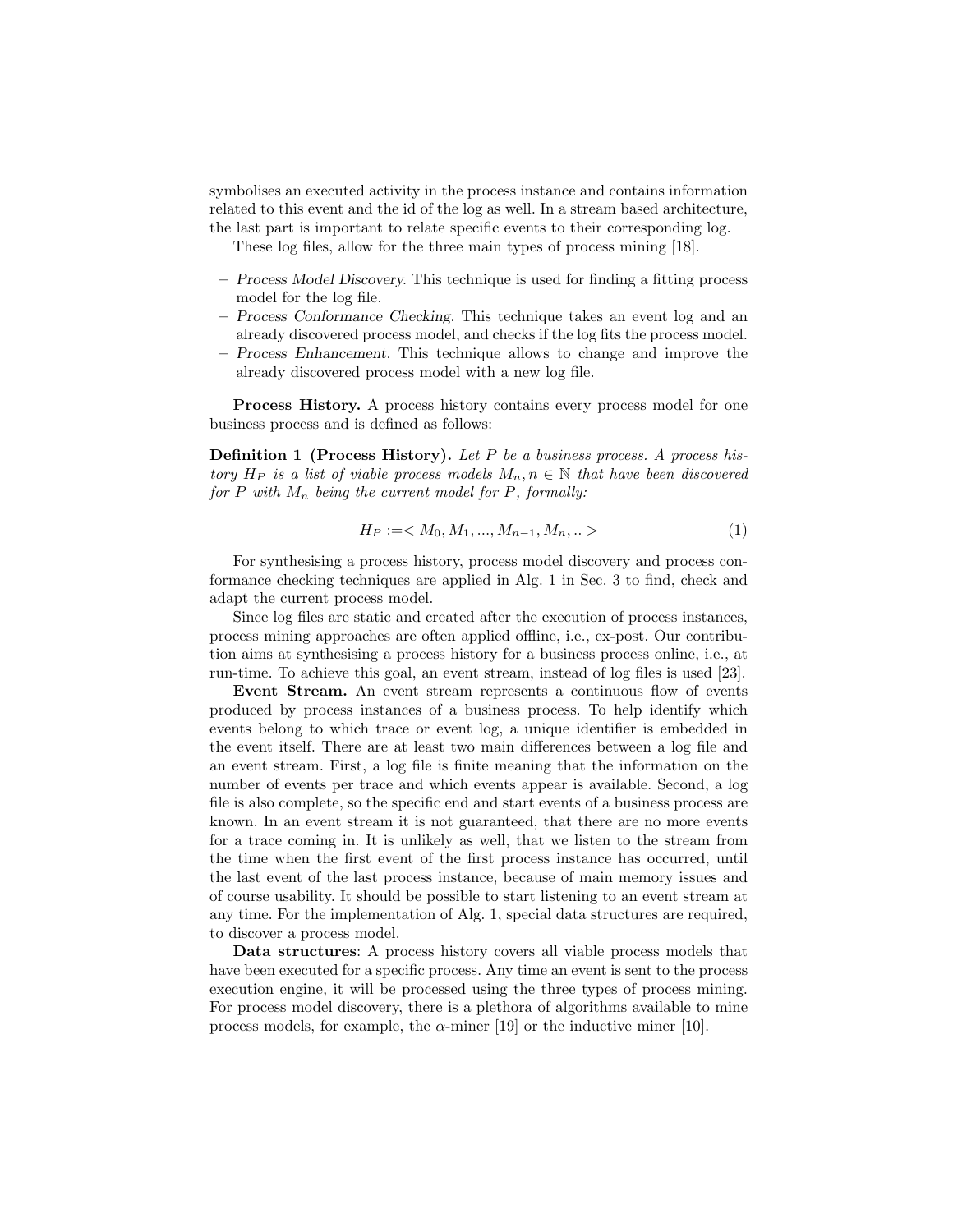For process model discovery, we are using an adapted version of the streambased abstract representation (S-BAR) [\[23\]](#page-17-6). S-BAR introduces an abstract representation of the directly follows set of events. This set of events consists of every observed pair of subsequently executed events. This is achieved by creating two maps. In this case, a map relates to the well-known data structure of a hash table [\[7\]](#page-17-9), consisting of keys and their corresponding values.

The first map, **trace\_map**, is built using the trace id of a trace as key. The corresponding value to a trace id, is the whole trace. In an event stream, one event at a time is processed. After processing the event, is put into the trace map. To cope with memory issues and to help determine active traces, the point in time when the first and currently last event of a trace is being processed is also stored. The second map, **directly follows map** represents the directly follow relations of all events w.r.t. the trace map. As key, the preceding event is being stored, with the following event as the corresponding value.

The usage of these maps is explained in detail in Sec [3.](#page-4-0) Figure [1,](#page-3-0) shows the trace map and directy follows map for the traces  $[A, B, C]$  and  $[A, C, B]$ 



<span id="page-3-0"></span>Fig. 1. Event stream containing two traces with different order of events.

For using the inductive miner, an assumption of specific start and end events is required. Since we look at an event stream, it cannot be guaranteed to identify the correct end or start events. E.g., a set of collected start events of each trace can be taken as input. The example in Fig. [1,](#page-3-0) shows two traces that both have the same starting event "A", so this event would be the only start event for the inductive miner. For the end events, we can only consider the last known events of already known traces. The traces in Fig. [1](#page-3-0) provide two possible end events. The first trace has as an end event "C", while the second trace has as an end event "B". This results in a set containing two end events marked for the inductive miner, namely "B" and "C".

Conformance Checking: Every time a new event is processed, we check if this newly extended trace is fitting an already mined process model using conformance checking [\[17\]](#page-17-4). Conformance checking replays a trace on a given process model and tries to align it as good as possible. The fitness of a trace in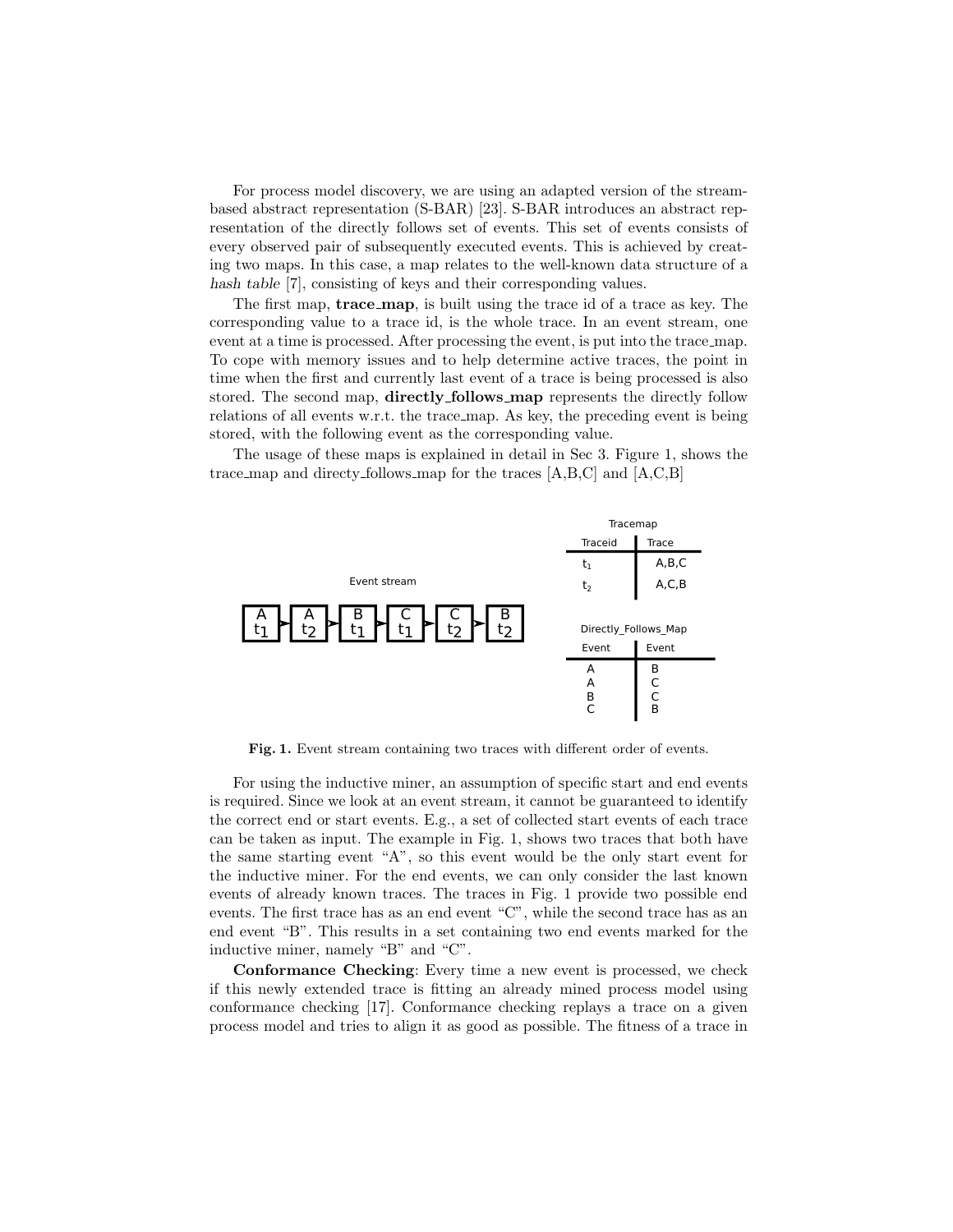its most basic way, is calculated using costs for inserting events into the model if there are too many events in the log and inserting events in the log, if there are not enough events in the log to fit the model.

Sliding Window: The two maps, trace map and directly follows map, contain the necessary information about every processed event. Since business processes change, already finished or older traces may be part of a preceding version of the business process. Another important factor is, that not every trace can be saved in the main memory, because of capacity issues. To resolve that, the sliding window approach is used. The sliding window only stores  $k$  data entries, here keys in the trace map. If there are already  $k$  entries stored, the oldest one is removed before storing the new entry. If the trace map would be exceeding k, the key value pair with the oldest currently known end event is removed. This method ensures, that only currently active and newer traces are taken into account while discovering a new process model and checking its fitness.

Concept Drift: The last important concept for process histories are concept drifts [\[21\]](#page-17-10). A concept drift reflects a shift in the business process logic, meaning that the execution of a business process changed over time. There are several reasons for a change in the process model, like a new business policy or adaptions in the business process logic to meet customer needs. Every time the business process logic changes, a new process model is discovered.

[\[4\]](#page-16-0) defines 4 kinds of types of concept drifts.

- Sudden Drift. It shows a complete new workflow for the business process, for example caused by a new legislation, like GDPR.
- Recurring Drift. There could be a process model that is used for a specific time in the year, for example, Christmas season, in which workflows are executed differently to meet customer needs. These drifts appear periodically and replace the process model with another already known process model.
- Incremental Drift. Describes small changes, that are natural in the evolution of a business process. Especially in the beginning, the process history will be often extended, because a new process model is discovered after each new event in the event stream. This results in many sub process models.
- Gradual Drift. The process got changed and all process instances since the change point have a different process model.  $M_n$  and  $M_{n-1}$  coexist, as long as already started process instances of  $M_{n-1}$  are still running.

It is to be noted, that recurring drifts and incremental drifts, can also be gradual drifts, since process instances of the  $PM_{n-1}$  could still be executed.

A process history enables the detection of each of these drifts and is defined in the next section.

# <span id="page-4-0"></span>3 Contribution

This section describes the contribution of this paper, synthesising process histories and detecting concept drifts.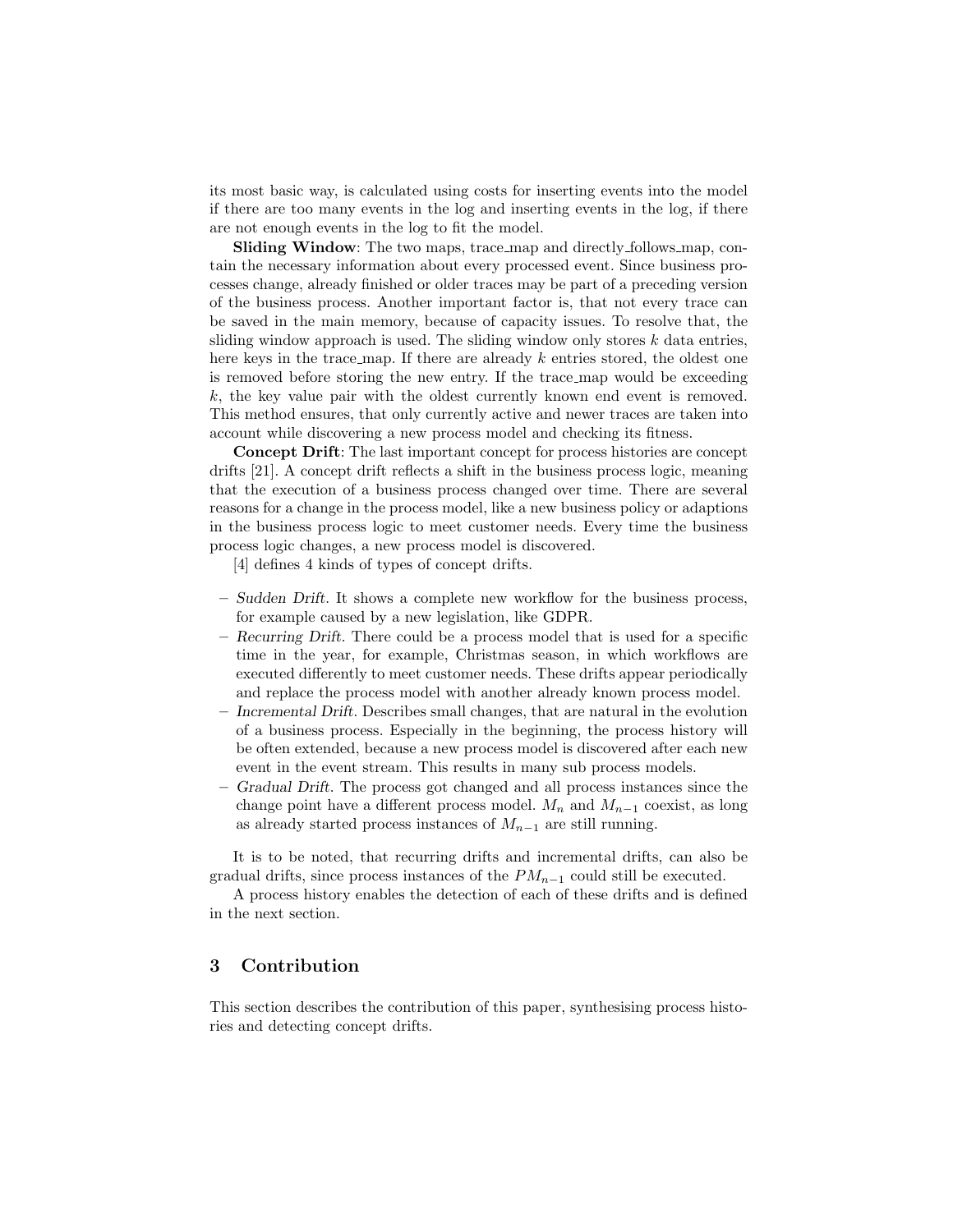#### 3.1 Synthesising a Process History

For tackling RQ1, a process history,  $H_P$ , is synthesised. The process history contains a list of already known process models,  $M_i$ , for a process  $P$ , where  $M_0$ is the first known process model for P and  $M_n$  is the last known and currently used model for P. With the list of process models, all historical changes of P's logic are represented in  $H_P$ , and show the evolution of  $P$ .

These models are discovered using an event stream.

The developed Algorithm [1](#page-5-0) synthesises a process history and is described in the remainder of this subsection. As input an event stream, ES, a window limit k and the thresholds  $\phi$  and  $\sigma$  are required. The thresholds are described in detail in the following paragraphs.

At the beginning the process history,  $H_P$ , is an empty list and does not contain any process models. The trace map, explained in Sec. [2,](#page-1-0) contains no items in the beginning. The directly follows map is created after an unfit trace is detected.

For usage of the sliding windows approach, the window size  $k$  must be defined. Only  $k$  items are possible in the trace map. Every time a new event is processed, it is checked, if its trace id is already existing in the trace map. If it does not exist and the size of the map is smaller than  $k$ , the trace id is used as key and as a value, the event is used as the starting event of the corresponding trace. If the map has already  $k$  items, the oldest trace is removed from the trace map. If the trace id is found in the trace map, this event will be appended to the trace.

Afterwards, if there is already at least one model in the process history, the fitness of the active trace is checked. For this purpose, we use common conformance checking techniques. Conformance checking returns the fitness value for a trace for a process model by replaying and aligning the trace to the model [\[2\]](#page-16-3). For the alignment costs of the trace, two different costs are calculated. The costs for a move in a log, describe if an event is found in the log but not in the model at this position. On the other hand, costs for a move in a model, describe if an event is found in the model but not in the log. For our purposes, only moves in a log are considered, because in an online environment, it is not known, if a process instance reached its end event yet, which means, that the trace can still fit the model. The fitness value of a trace for a model ranges between 0, does not match at all, and 1, matches the model perfectly.

The model in Fig. [2](#page-7-0) for example, is our last known model in the process history. The two traces that would match completely would be [A, B, C, D] and [A, C, B, D]. Since we only take the moves in the log into account, the two traces [A, B, C] and [A, C, B] receive a perfect score, and it is assumed, that those process instances are still being executed and the end event "D" has not been processed at the moment.

The last trace [A, D, B], received a lower fitness score, based only on moves in the log. The second event "D" is not expected this early in the process model and cannot be aligned in a perfect way, so it is moved in the log.

<span id="page-5-0"></span>To define if a trace fits the model, a threshold,  $\sigma$  is introduced, ranging from 0 to 1. While 0, would result in any trace fitting any model, 1 would only consider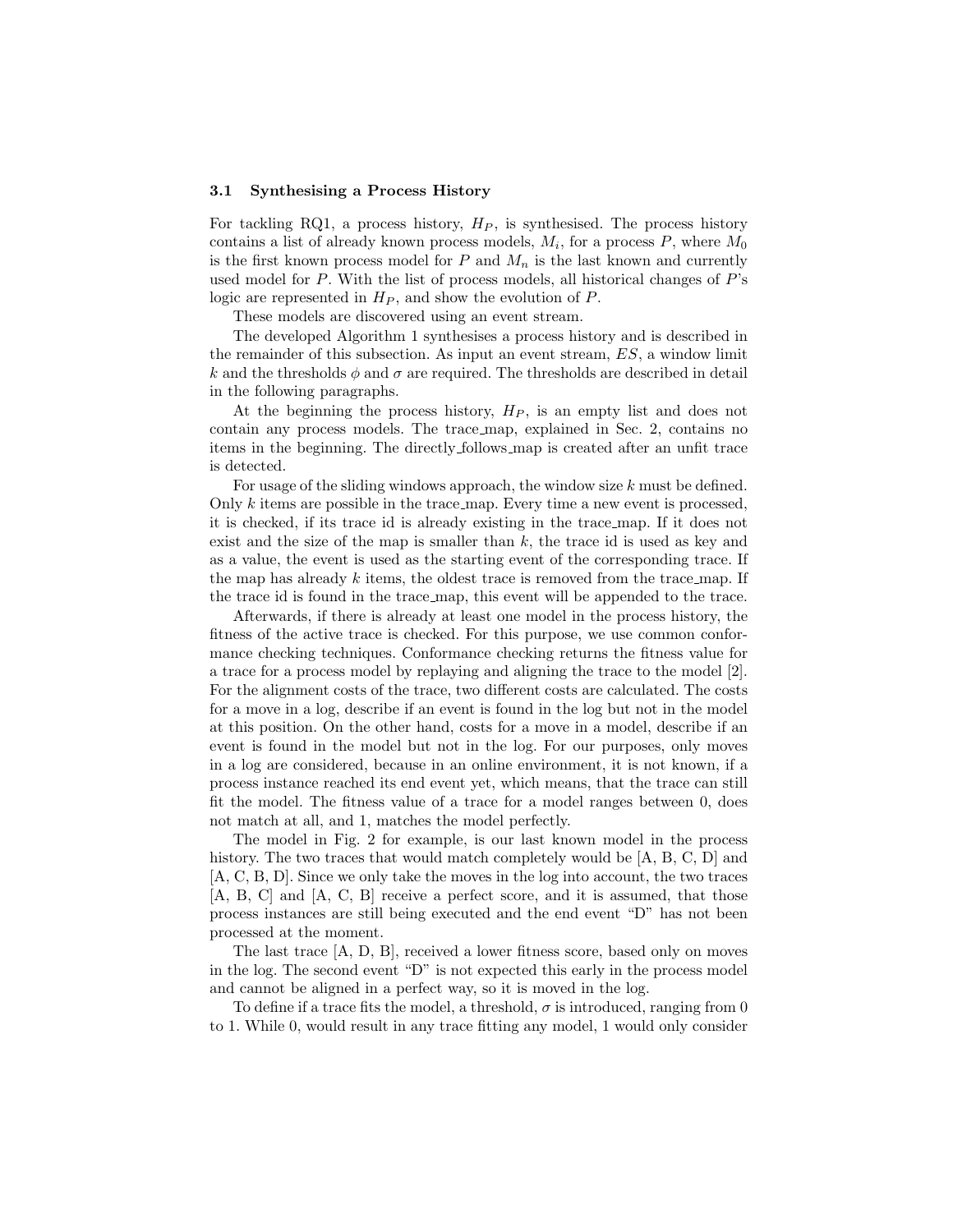```
Input: Event Stream ES (a series of events)
        k (Limit for number of trace map items)
        \sigma (Threshold for the fitness of a trace for a model, [0,1])
       \phi (Threshold for distinction of a new viable model [0,1])
Result: Process History H_P (contains all viable process models in
         chronological order.)
H_P = [M\_duration = 0trace\_map < trace\_id, trace> = 0for e in ES do
    if trace_map contains_key e.trace_id then
     | \arctan\left[\text{``e.trace_id''}\right].\text{append}(e)else
        if trace_map.size \geq k then
         | trace_map.delete_oldest
        trace_map.insert(e.trace_id,e)if H.size \neq 0 and conformance checking(traces[e.trace id],H_P .last) < \sigmathen
        directly_f follows_map < event, event > 0for t in trace_map.values do
            if conformance_checking(t,H<sub>P</sub>.last) < \sigma then
                for i in t.size do
                    if i := 0 then
                     \text{directly_folows\_map.insert(t[i-1],t[i])}Model = inductive\_minor(directly_follow\_map)fitting\_traces\_counter = 0durations = [ ]for t in trace_map.values do
            if conformance_checking(t,Model)\geq \sigma then
                fitting\_traces\_counter+= 1if t.end_event in Mode.end_events then
                durations.append(t.end event.time-t.start event.time)
        Score_{Model,trace\_map.values} s= fitting traces new / trace map.values.size
        if s \geq \phi then
            H_P.append(Model)
            \label{eq:1} {\cal M}\_duration = \text{durations}.\text{average} + \text{durations.std}\_deviationunfiniteed traces =trace map.get unfinished (H_P | H_P size-1, trace map, M duration)
            detect_concept_drift(trace_map.values,unfinished_traces,H_P,\phi,\delta)
    if |H_P| = 0 then
    \vert H_P append(inductive miner(e))
```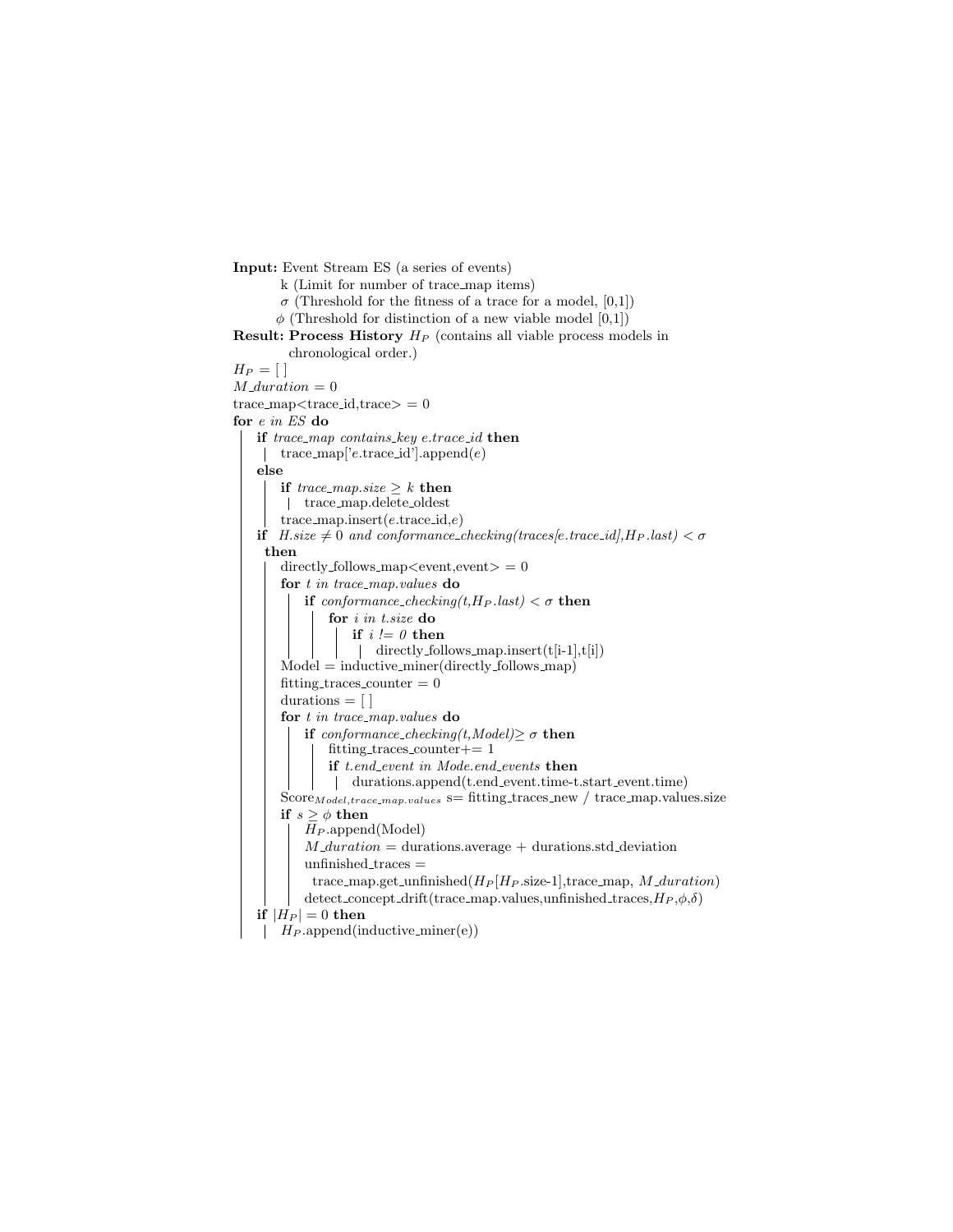

<span id="page-7-0"></span>Fig. 2. A process model with one parallel gateway and 3 related traces. While the Move-Log fitness is perfect for the first two traces, the last trace contains an additional event and receives a lower score



<span id="page-7-1"></span>Fig. 3. Model  $M_{n-1}$  is only fitting one the first trace perfectly. Model  $M_n$  is fitting all traces.  $M_n$  is now the new model.

perfectly matching traces as fitting. For the purpose of detecting viable process models, a high threshold like 1 is suggested. This guarantees to only consider perfectly matching traces for the distinction.

If the trace of the currently processed event, does not fit the last known process model of the process history, a new model is mined, using the inductive miner. As input for the inductive miner, the abstract representation of the directly follows relation is sufficient. Only unfitting traces in the current window are used for discovering the new process model. The inductive miner always produces sound workflow nets and suffers from less instabilities like the  $\alpha$ -miner, which does not detect short loops for example.

To distinguish between viable new process models and anomalous process instances, a score for a process model for a set of traces is defined as:

**Definition 2** (Model score). Let  $T$  be a given set of traces,  $M$  a process model, and  $\phi \in (0,1]$  be a threshold. Moreover let  $A \subseteq T$  be the set of all traces having a fitness score greater or equal than  $\phi$  and let  $\chi_A(t)$  be the indicator function, returning 1 if  $t \in T$  is in A, 0 otherwise.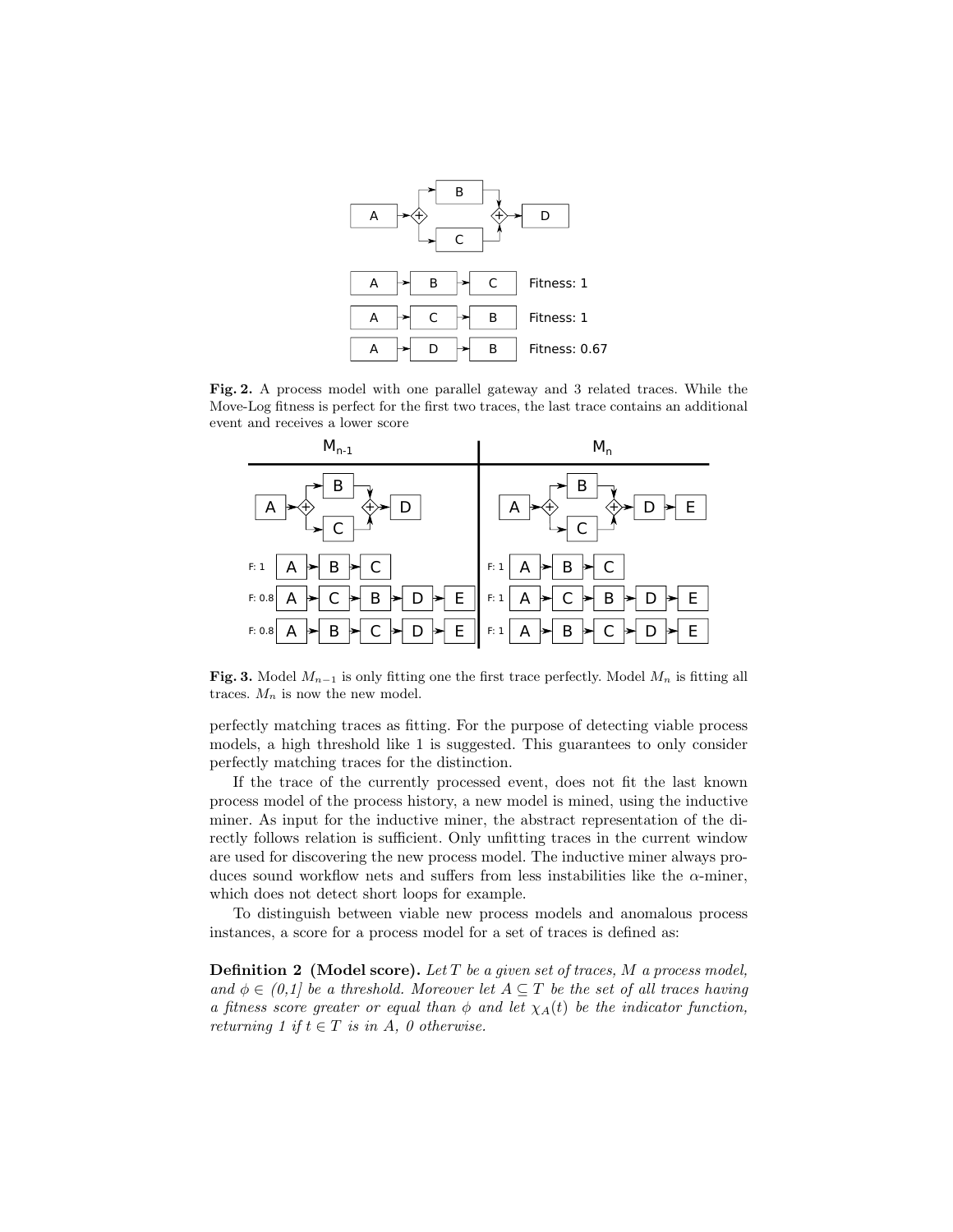Then  $S_{M,T}$ , the model score of process model M w.r.t. T, is defined as

$$
\mathcal{S}_{M,T} = \frac{\sum_{t \in T} \chi_A(t)}{|T|}.
$$

In the algorithm, for calculating the score for the new model using the current trace map, the values of the whole map, are checked for conformance with the newly discovered process model. If a trace is fitting the new model, a counter is increased by 1, starting at 0. In addition, if the trace's end event is one of the end events of the new model, the complete execution time is calculated and stored in a list of execution times for this model. The variable M\_duration describes the average execution time of  $M$  plus the standard deviation. The number of fitting traces is then divided by the number of all possible traces from the trace map, which results in the score for the new model and the trace map. The score for this model, ranges from 0 to 1 as well. To determine if the new model is viable, the score must be greater or equal than  $\phi$ .  $\phi$  is introduced as a threshold between 0 and 1, where 0 considers any model as viable and 1 only models that fit every trace from the current window to the new model. For the history in the evaluation, only models fitting at least  $90\%$  of the traces from the current window have been considered to get a strict list of viable models, with results discussed in Sec. [4.](#page-10-0)

In Fig. [3,](#page-7-1) the detection and creation of a new process model in the process history is shown. On the left, the two longer traces do not fit the last known process model in the process history. The newly discovered model, visible in Fig. [3](#page-7-1) on the right, is able to fit all current traces into the model. Since the new model fits all current traces, the new model is appended to the process history. The old model is now  $M_{n-1}$  in the process history and the newly created model is now the last and current model in our process history,  $M_n$ .

Every time a new model is discovered and appended to  $H<sub>P</sub>$ , a concept drift is detected. To determine the type of the concept drift, unfinished traces for  $M_{n-1}$ from the trace map need to be collected. A trace is likely to be unfinished if its end event is not part of the end events of  $M_{n-1}$  and its current execution time is lower than the execution time stored in  $M\_duration$ . If its execution time is larger, the process instance is likely to be cancelled.

#### 3.2 Concept Drift Distinction

Algorithm [1](#page-5-0) synthesises a process history for a specific process. Every time a new process model is appended to the process history, a concept drift is detected. The 4 types of concept drifts, in relation to a process history, can be defined formally as follows:

**Definition 3 (Concept Drift Types).** Let T be a given set of traces and U be a given set of unfinished traces. Moreover let H be a process history for a process P and  $\delta \in [0, 1]$ ,  $\epsilon \in [0, 1]$  be thresholds and the function fitness, defined for one trace and a model, ranging from 0 to 1. The following drift types are defined as follows: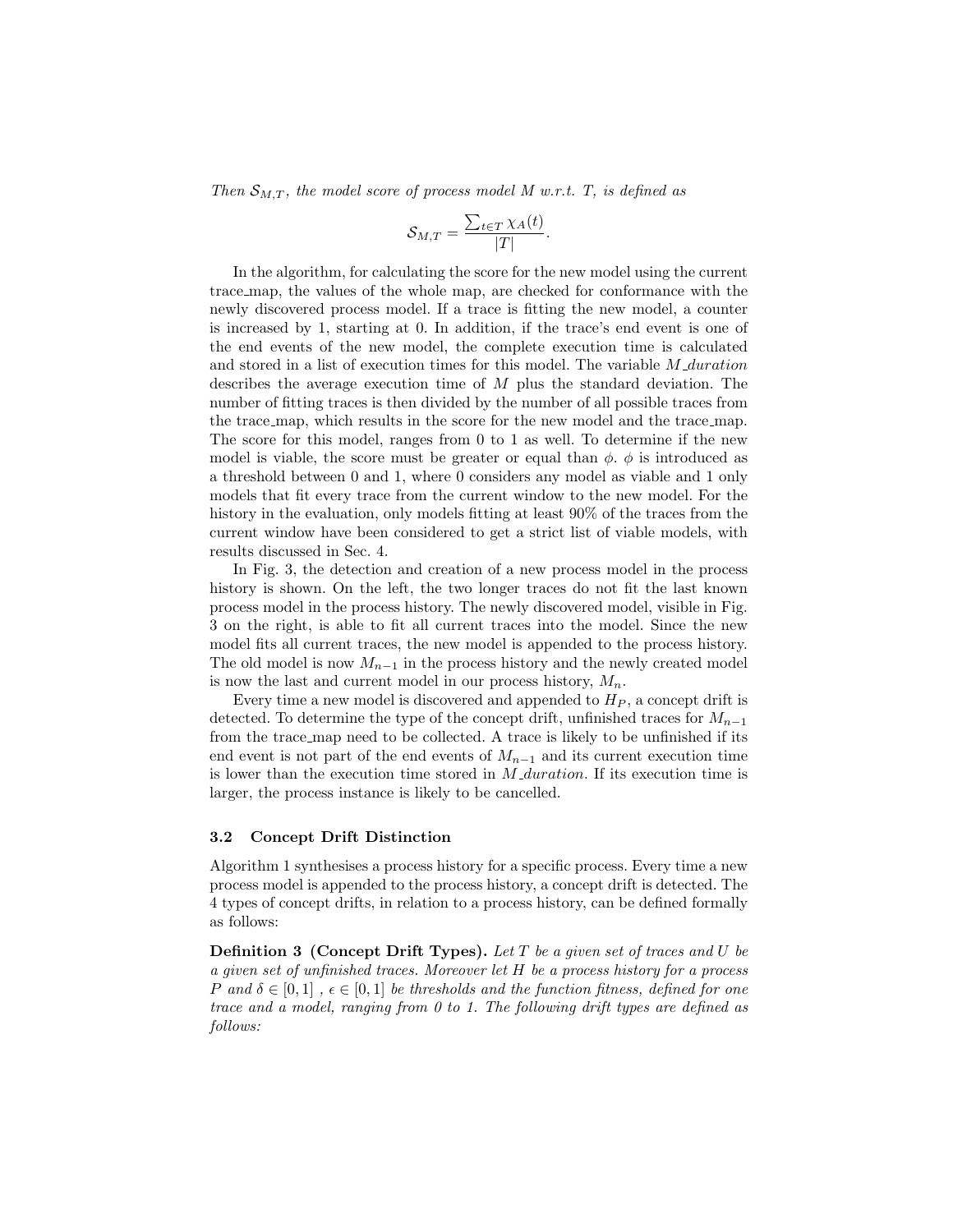- $-$  Incremental Drift if  $|H|$  ≥ 2 ∧  $\exists$  ( $t \in T$ , fitness $(t, M_{n-1})$  ≥  $\delta \wedge$  fitness $(t, M_n)$  ≥  $\delta$ )
- $-$  Recurring Drift if  $|H|$  ≥ 3∧  $\neg$  IncrementalDrift∧  $\exists m \in \mathbb{N}, 2 \le m \le n, |S_{M_n,T} |S_{M_{n-m,T}}| \leq \epsilon$
- $-$  Gradual Drift if  $U \neq \emptyset$
- $-$  Sudden Drift if  $\neg IncrementalDrift \wedge \neg RecurringDrift \wedge \neg GradualDrift$

As a fitness function, this work is using again conformance checking with only considering moves in the log [\[2\]](#page-16-3).

It is to be noted, that an incremental drift and a recurring drift can be a gradual drift as well. This approach allows to detect concept drifts and identify the type of the concept drift with the use of Alg. [2](#page-10-1) and tackle RQ2.

As input parameters a list of traces  $T$ , the traces from the trace map, a list of unfinished traces U for  $M_{n-1}$ , collected by Alg. [1,](#page-5-0) for detecting gradual drifts, a process history  $H_P$ ,  $\delta$  for determining fit traces and  $\epsilon$  are required.  $\epsilon$  describes the maximum error that is allowed between two model scores to be equally viable for  $T$  and ranges from  $0$  to 1, where  $0$  only determines equal scores to be similar viable and 1 determines any scores to be similar viable.

If there are less than two process models in the process history, it can be concluded that there is no concept drift, since a drift appears when the business process logic changes and a new model is discovered.

For every process model of H the model score is calculated using traces from T, like described in Alg. [1.](#page-5-0) The variable Incremental is calculated during the calculation of the scores to save execution time. If "Incremental" equals 1 an incremental drift is detected, otherwise not.

If there are traces out of  $T$  that fit the preceding model and the current model, an incremental drift is detected. As as long as  $U$  is not empty, the incremental drift is a gradual drift as well. Otherwise it is a sudden incremental drift.

For recurring drifts, the score of any model from  $M_{n-2}$  to  $M_0$  is calculated. If there is at least one model  $M_m$ , where the difference between  $S_{M_n,T}$  and  $S_{M_m,T}$ is less or equal  $\epsilon$ , a recurring drift is detected. Then it is again distinguished between a gradual recurring drift and a sudden recurring drift, using the same approach as before.

If it is not a recurring drift or an incremental drift, it number of elements in  $U$ is checked. If there is at least one trace, a gradual drift is detected. Otherwise it is not a gradual drift and a sudden drift is detected, since it is already concluded that it is not an incremental or recurring drift either.

The return value is a vector with 4 items corresponding to Incremental Drift, Recurring Drift, Gradual Drift and Sudden Drift. E.g., a gradual recurring drift return  $[0,1,1,0]$ , while a sudden drift returns  $[0,0,0,1]$ .

In Fig [4,](#page-10-2) a complete process history is shown with  $\epsilon = 0.05$  and  $\delta = 1$ . The first concept drift from  $M_0$  to  $M_1$  is detected with T containing  $t_1$  [A,B,C,D,E] and  $t_2$  [A,C,B,D,E]. An incremental drift can be detected between  $M_0$  and  $M_1$ , since there is only a new event, E, added to the end of the process. The same traces that fit  $M_0$ , fit  $M_1$  as well.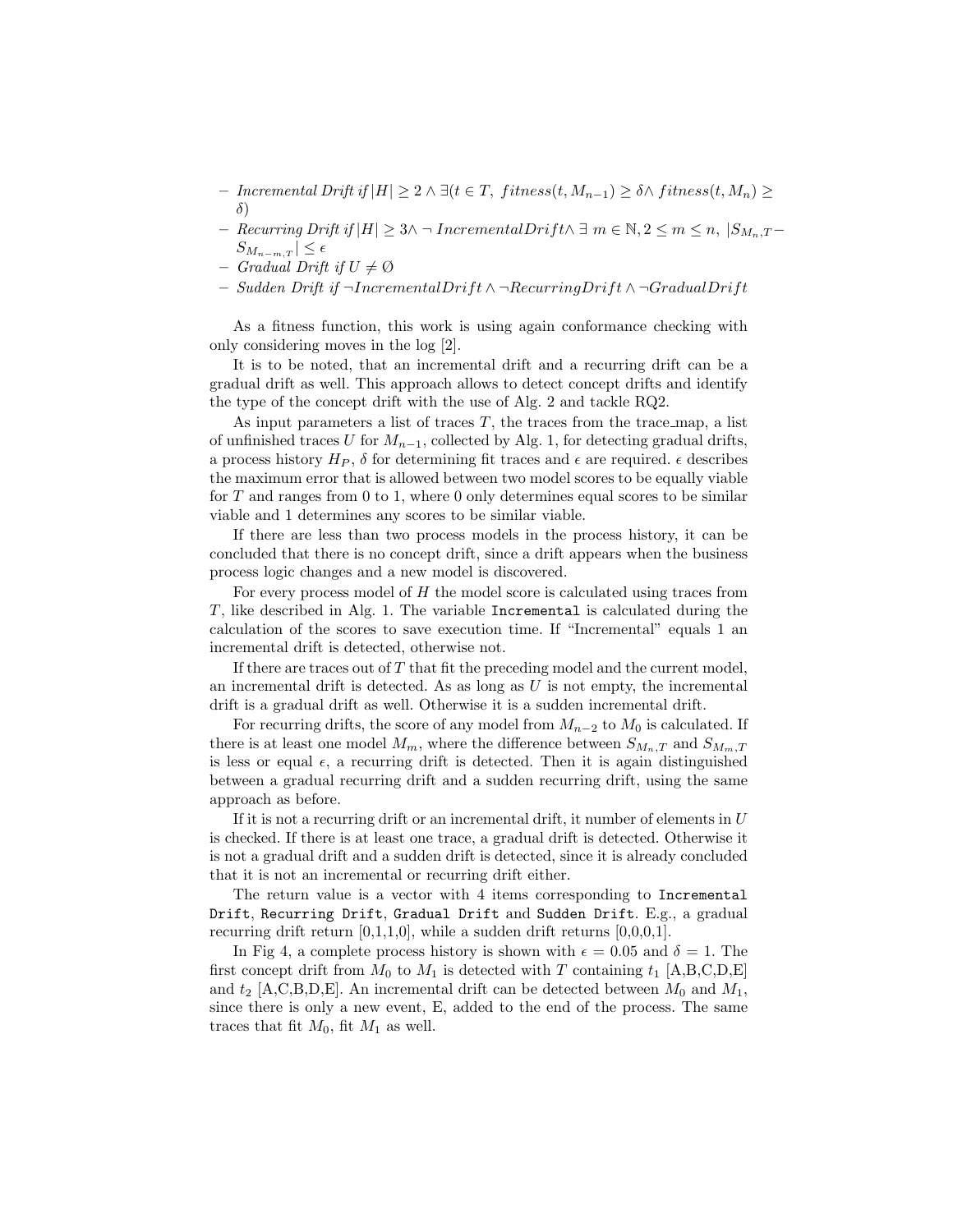

<span id="page-10-2"></span>Fig. 4. Complete process history of a single business process

Let  $t_{2,3}$  [A,B,C,D],  $t_{4,5}$  [A,C,B,D] and  $t_{6,...,9}$  [A,F,G,D] be new traces in the event stream. With a small window size k, e.g, 5,  $M_2$  is mined. Only  $t_{6,\dots,9}$  are considered for the model, since they are not fitting  $M_1$ . The difference between  $S_{M_2,t_{5-9}}$  and  $S_{M_1,t_{5-9}}$  or  $S_{M_0,t_{5,\ldots,9}}$  is greater than  $\epsilon$ , so it is not a recurring drift. There are no traces fitting  $M_2$  and  $M_1$  as well, so an incremental drift is not possible. Since  $t_5$  is likely to be not finished for  $M_1$ , a gradual drift is detected.

Assume the next traces in the event stream are  $t_{10-12}$  [A,B,C,D] and  $t_{13}$ [A,C,B,D]. This results in  $M_{n-1}$ . The difference between  $S_{M_0,t_{9},...,13}$  and  $S_{M_{n-1},t_{9},...,13}$ is 0. A recurring drift is detected with the recurrence of  $M_0$ . Since  $t_9$  s already finished, it is not a gradual drift as well.

Let the next traces be,  $t_{14,\dots,17}$  [A,E,G], which result in  $M_n$ . There is no equally similar score to  $S_{M_n,t_{13,\dots,17}}$  and there are no unfinished traces.

<span id="page-10-1"></span>In the next section, the two algorithms are evaluated on a synthesised log, following the insurance example used in [\[4\]](#page-16-0).

## <span id="page-10-0"></span>4 Evaluation

This section describes a tested example of process histories. Process Execution log files have been synthesised, transformed into an event stream and the process history discovered. The business process depicts an insurance process, first described in [\[4\]](#page-16-0). Since not all concept drifts have been integrated in the source, additional concept drifts have been added. With this process history, the type of concept drifts has been detected. The first part of this section covers the imple-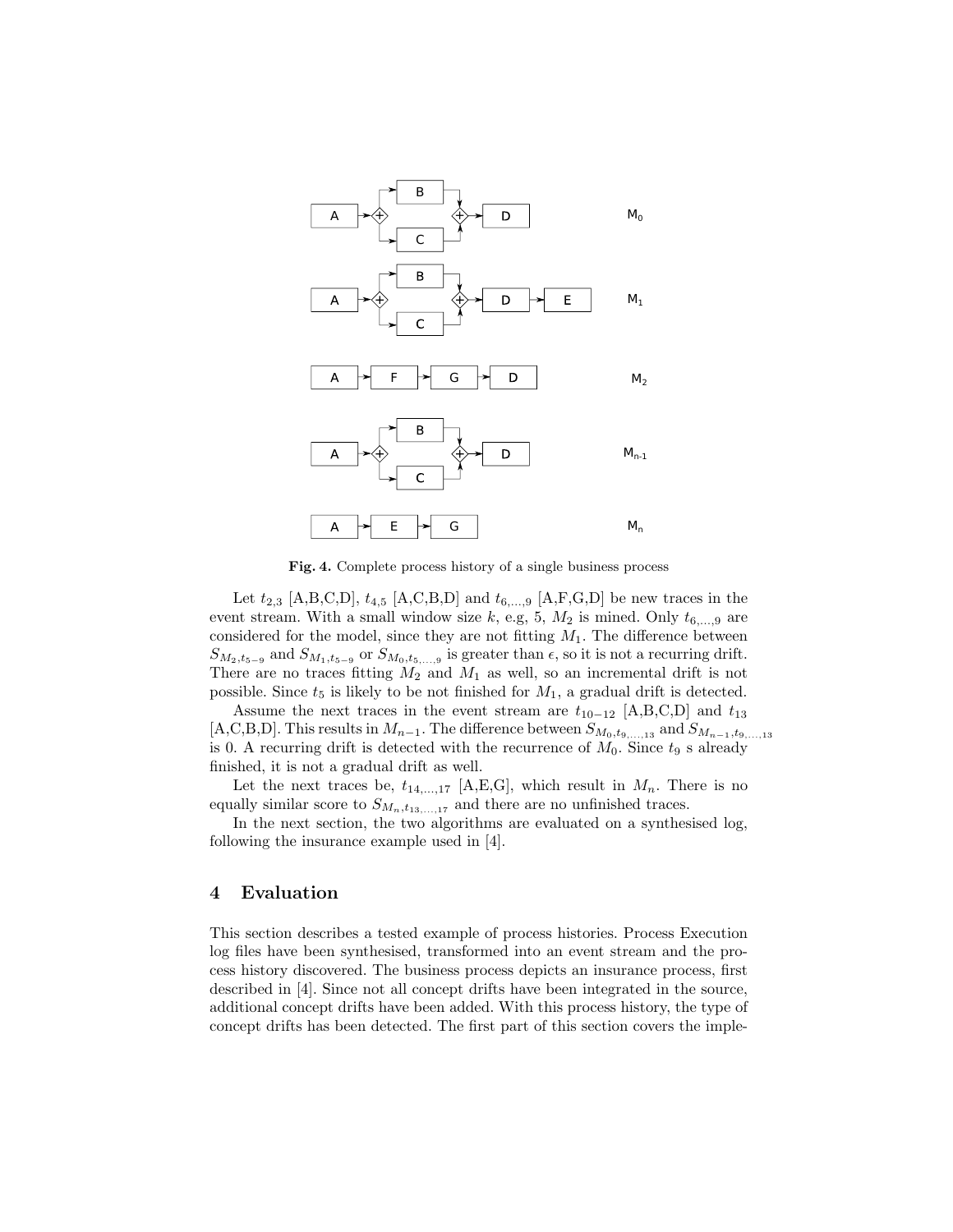```
Input: Traces traces (list of traces), Traces u (list of unfinished traces), H
        (Process History),
       δ (Threshold for fitting models \in [0,1]
       \epsilon (maximum error between similar process models)
Result: type vector[0,0,0,0] (Positions represent Drifts
         [Inc,Rec,Grad,Sudden], 1 represents this type of drift
         occurred. )
if H.size \leq 1 then
return "Error: No drift"
\text{Scores} = [ ]\label{eq:1} \text{Incremental} = 0for M in H do
   model_score = 0for t in traces do
       if conformance_checking(t, PM)>= \delta then
           model_score += 1if M = M_{n-1} and conformance_checking(t, M_n) > = \delta then
            \blacksquare Incremental = 1Scores.append(model score/traces.size)
Scores = Scores.reverse // Reverse order so Scores[0] == M_nif (Incremental == 1) then
   if u.size \neq 0 then
    return [1,0,1,0] //Incremental Gradual Drift
   else
    | return [1,0,0,0] // Incremental Drift
for i in Scores.size do
   //Start with 0 if i \leq 1 then
     next
   if (|\text{Scores}[0] - \text{Score}| \leq \epsilon) then
       if u.size \neq 0 then
        | return [0,1,1,0] //Recurring Gradual Drift
       else
        | return [0,1,0,0] // Recurring Drift
if u.size \neq 0 then
| return [0,0,1,0] // Gradual Drift
```

```
return [0,0,0,1] // Sudden Drift
```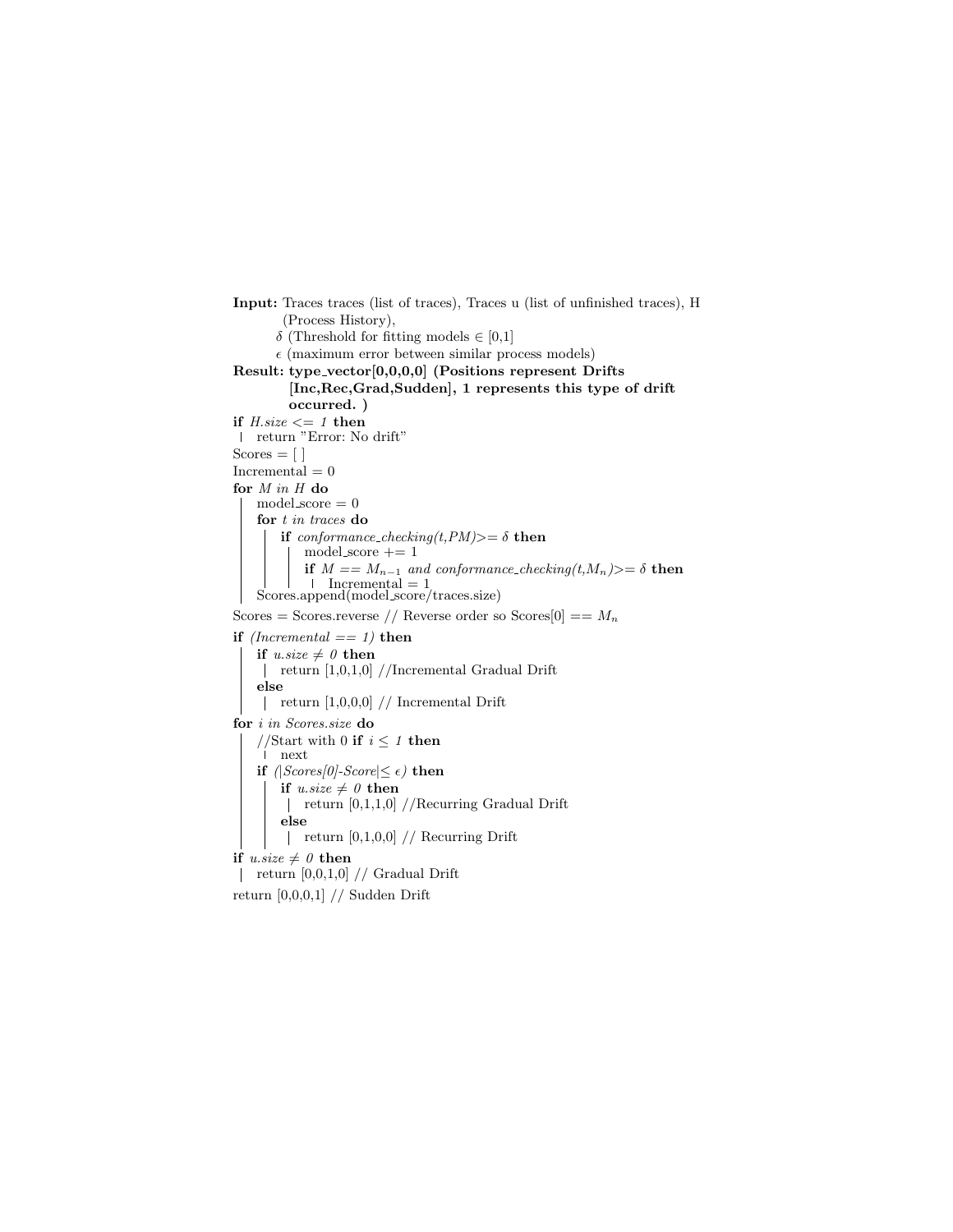mentation of the algorithms and the framework for the evaluation. The second part shows the execution and results.

## 4.1 Implementation

A tool to synthesise process execution log files, has been implemented in Ruby [\[12\]](#page-17-11). A web service has been implemented as well, to transform static log files into an event stream. The generated log files have time stamps in every event as information. The web service extracts the list of events from the log files and orders them, based on time stamps. This results in a chronological correct event stream. Every event is then sent to the main web service. This web service, written in Ruby as well, processes each event and runs both algorithms described in Sec. [3.](#page-4-0) The process history is constantly adapted and provided through a REST interface. For the mining algorithm we are using the inductive miner, implemented in ProM called from extension RapidProm [\[3\]](#page-16-4) of Rapidminer. The output is then retrieved using the REST interface.

### 4.2 Evaluation

For the evaluation, we synthesised process execution log files, based on the process models used in [\[5\]](#page-17-1). Small modifications have been applied, because only one path of some decisions showed concept drifts. For every process model 100 process instances were created. Since not all types of drifts are detectable in these models, we added new process instances to find every type of concept drift. For the creation of the process history, k was set to 50,  $\delta$  to 1 and  $\sigma$  to 0.9. For the distinction of a concept drift,  $\epsilon$  was set to 0.05 and  $\sigma$  to 1.

The first 100 process instances consisted of "Register", "Decide High/Low", , "High Insurance Check", "High Med.History Check", "Contact Hospital", "Prepare Notification", "By Phone", "By Email","By Post" and "Notification Sent". The order of "High Insurance Check", "High Med. History Check" and the order and existence of "By Phone", "By Email", "By Post" have been randomised, so that the inductive miner is able to detect the parallel paths and decisions. The first models produced can vary a lot, depending on the order of events in the event stream. Fig. [5](#page-13-0) shows the first discovered viable process models in the process history.  $M_0$  consists of only one event. During the first 100 instances, the process model evolves and, depending on the order of the execution of the process instances, the first part of the first parallel gateway can be seen in  $M_4$ . Algorithm [2](#page-10-1) detects for the first process models in the history only incremental drifts, as expected. This can be reasoned because, every time a new event is found at the end of a trace or a new parallel order instead of sequence is mined, all other traces from the previous model are fitting the new model, e.g, the trace ["Register", "Decide High/Low", "High Insurance Check","Contact Hospital"] and the trace ["Register", "Decide High/Low", "Contact Hospital", "High Insurance Check" are both fitting  $M_5$ .

After each possible combination is executed,  $M_{n-4}$  (Fig. [7\)](#page-15-0), is discovered. To create a gradual drift, the next 50 instances are fitting  $M_{n-4}$ , but did not finish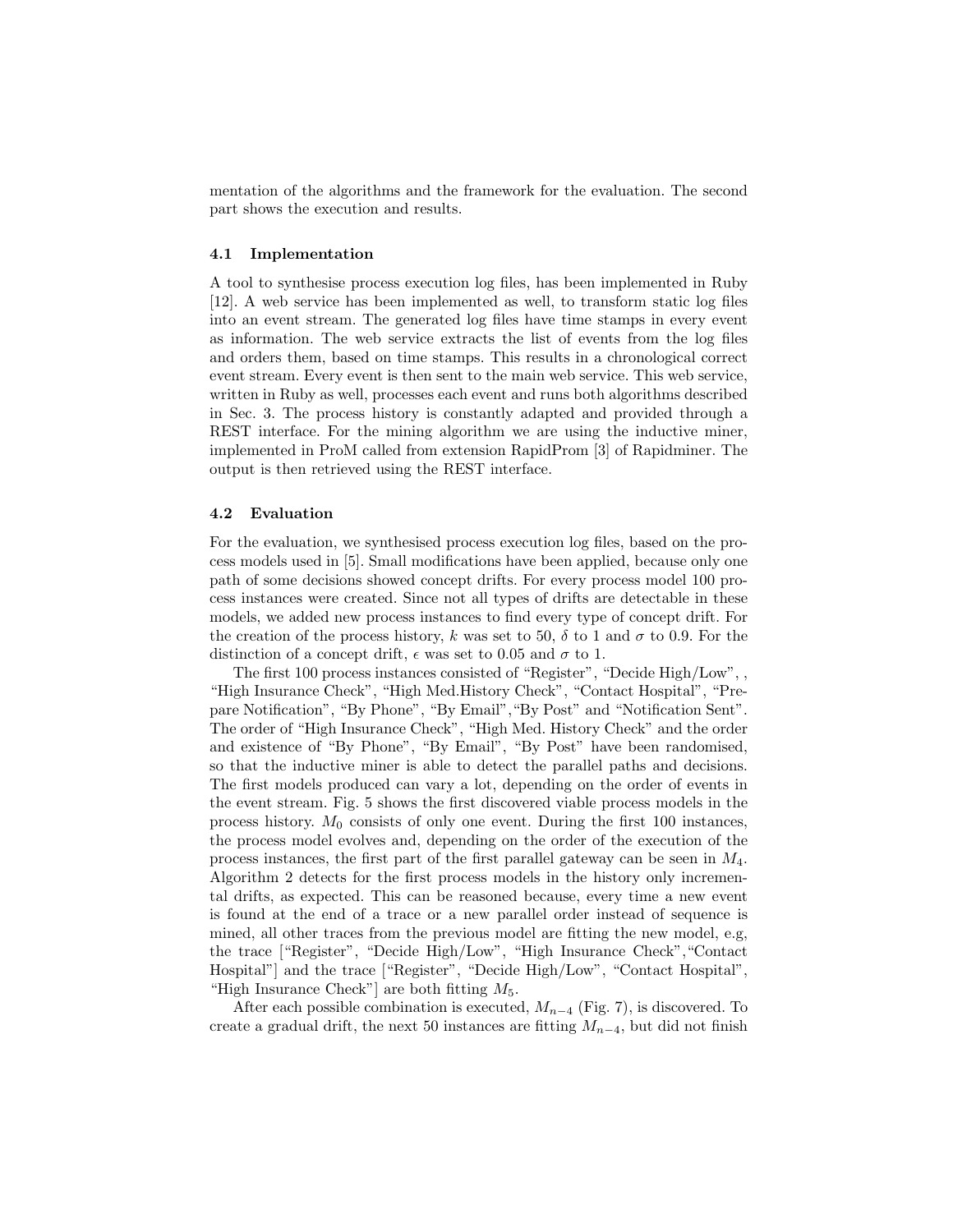



<span id="page-13-0"></span>Fig. 5. Process Models containing concept drifts.

before the next 100 instances started in the stream, containing small adaptations. Instead of a parallel gateway for the medical checks, cheaper checks, like "High Insurance Check", are done at the beginning. If this check fails, the other checks are automatically skipped. Unfit traces now contain only a subset of the 3 events. After 45 instances,  $\sigma$  and the score of the new process model  $M_{n-3}$  for the traces of the trace map are equal, so the model is appended to the process history. Since there are 5 instances for  $M_{n-4}$  not finished as well, we detected a gradual drift. An incremental drift has been detected as well, since some traces fit  $M_{n-4}$  and  $M_{n-3}$  perfectly.

All the concept drifts from [\[4\]](#page-16-0) cannot be detected with our approach. As can be seen in Fig. [6,](#page-13-1) the first process model includes the events "By Phone", "By Email", "By Post" in optional parallel paths. The first concept drift described in [\[4\]](#page-16-0) changes the parallel gateway to a decision, where only one event is chosen (Fig. [6\(](#page-13-1)b)). Since all paths are optional anyway, all traces fit, even if only one event is present. To negate this, a periodical model could be mined, using all traces in the trace map to detect a stricter model fitting all traces. The other model containing again a subset of choices already possible in the parallel optional model, suffers from the same problem. The concept drift from Fig. [6](#page-13-1) (b) to (c) could be detected, but only if b is discovered. The drift from (a) to (c) cannot be detected.



<span id="page-13-1"></span>Fig. 6. The concept drift from a to b is not detectable as well as the drift from a to c, since traces from b and c fit a. The drift from b to c is detectable.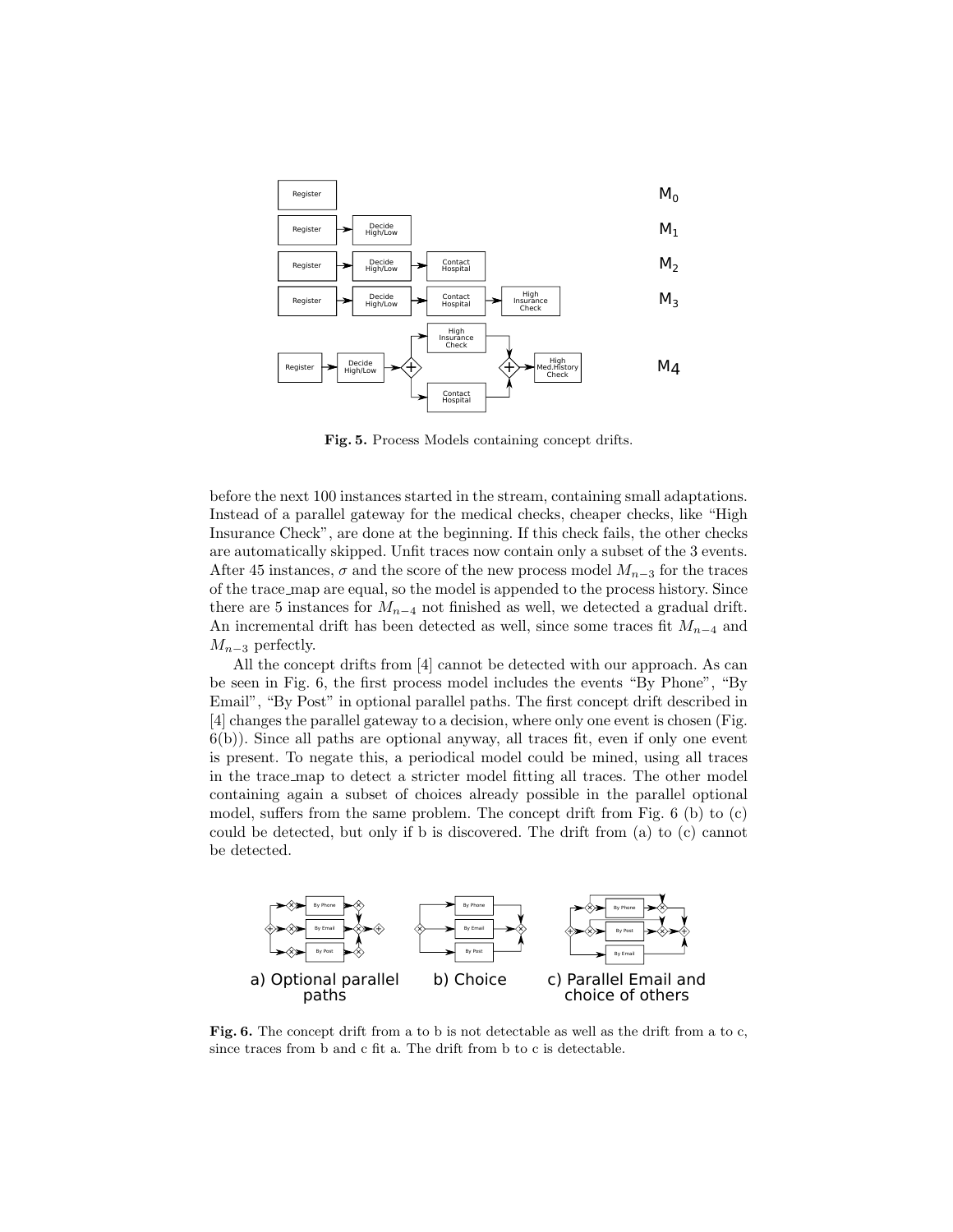We injected another 100 instances into the event stream, representing a new legislation. The split of high and low insurance claims has been removed, i.e., every claim is treated the same way. The notifications are only allowed to be sent per post as well. After 45 instances, the model  $M_{n-2}$  is discovered. This model varies vastly from  $M_{n-3}$ , since the score from  $M_{n-2}$  is 0.9 and the score of  $M_{n-3}$  is 0.1. No traces from  $M_{n-3}$  match  $M_{n-2}$ . Also  $M_{n-2}$  does not conform to any other known model in the process history. A sudden drift is detected.

In the next 100 instances, a new event at the end has been discovered. "Receive delivery confirmation" is appended to the end of the new process instances. Again after 45 instances,  $M_{n-1}$  is discovered. Since the 5 oldest traces still fit  $M_{n-2}$  and  $M_{n-1}$  an incremental drift is detected.

For the last 100 instances, the first 100 instances have been injected into the stream again with modified time stamps. As expected, after 45 instances,  $M_n$  is discovered, which is identical to  $M_{n-4}$  and both have the same score of 0.9. A recurring drift has been detected.

All four types of concept drifts can be detected. A problem occurs, if the process model after the concept drift is just a stricter model. This means if new traces fit the current model perfectly, no new model will be discovered and no concept drift will be detected. This can be negated by discovering a new model periodically instead of only if an unfit trace has been found, but this could lead to big mixed process models, if not only the unfit traces are used for discovering a new model. E.g., the sudden drift in Fig. [7](#page-15-0) from  $M_{n-3}$  to  $M_{n-2}$ , could also be interpreted with a decision after the "Register" event, which leads to the path from  $M_{n-3}$  or the path from  $M_{n-2}$ .

Section [5](#page-14-0) covers the related work in this field.

## <span id="page-14-0"></span>5 Related Work

A plethora of algorithms use XES files for discovering process model. The most prominent mining algorithm is the  $\alpha$ -miner [\[13\]](#page-17-12). This mining technique transforms a directly follow abstraction [\[23\]](#page-17-6) into a Petri Net [\[14\]](#page-17-13). These XES files do not change while they are used for process mining.

Online process mining: An online setting using abstract methods is described in [\[23\]](#page-17-6) working with directly follows relation, [\[6\]](#page-17-14) using the heuristics net miner [\[20\]](#page-17-15) or [\[11\]](#page-17-16) detecting concept drifts in ltl declared models. The requirements for an online setting, are (a) finite memory. Process execution logs tend to get larger and larger. The size of these files gets so big, that mining the entire XES file at once is not possible, because there is not enough main memory available. Since the files get larger, there is also more data to process. For an online setting, the calculations need to be finished at run-time (b), therefore there are run-time constraints. To cope with these requirements in an offline setting, many process mining approaches, create an abstract representation of an event log to retrieve a process model. The S-BAR approach complies with the following principles. It reuses existing approaches for finding the process model. For the usage of existing techniques, an abstract representation is built.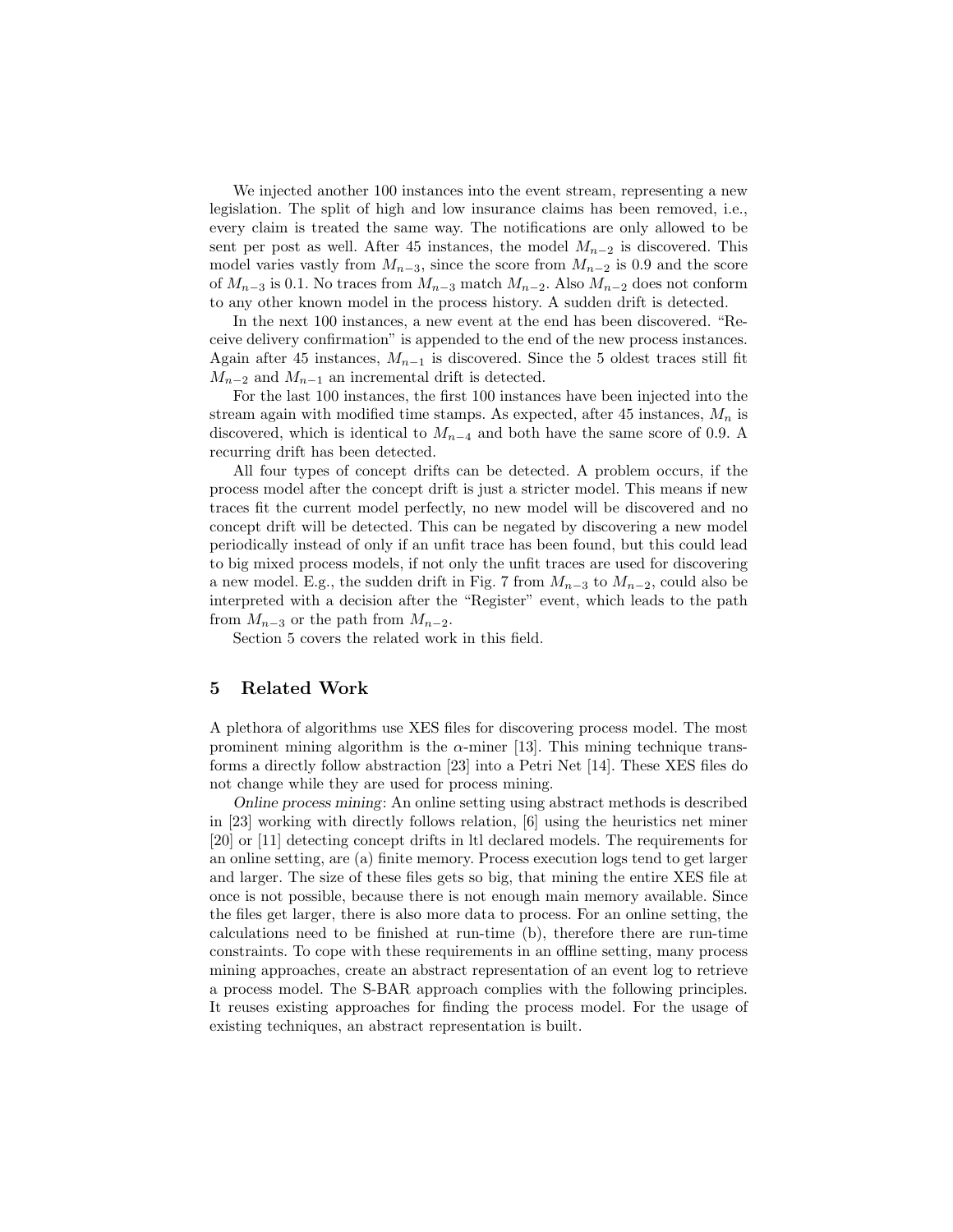

<span id="page-15-0"></span>Fig. 7. Process Models containing concept drifts.

Concept Drift in Process Mining: A sudden shift, induced by a new legislation for example, can cause a change in a business process. This is followed by a change in the process execution and the process execution logs. The already mined process model might be not suitable any more for conformance checking, a concept drift [\[21\]](#page-17-10). In [\[4\]](#page-16-0), an approach to find concept drifts in process execution logs is discussed. Features to interpret the relationships of events are introduced.

- Relation Type Count. Defines a vector for every event, containing the number of events that always, sometimes and never follow a specific event.
- Relation Entropy. The average rate at which a specific relation is being created.
- Window Count. The count is defined for a specific relation, like the follows relation, on a give length.
- J-measure. Originally proposed by Smyth and Goodman[\[9\]](#page-17-17), to calculate the goodness of a rule, like b follows a. This is done with cross-entropy of two events and a specific windows size.

The first two features are calculated using the whole log, while the other two features are calculated on each trace. Concept drifts, are detected by splitting the log in smaller sub-logs and finding the point of change through statistical tests, like the Kolmogorov-Smirnov test and the Mann-Whitney U test.

The related work, offers ways to retrieve process models from process execution logs and detect concept drifts in an offline environment. While it is possible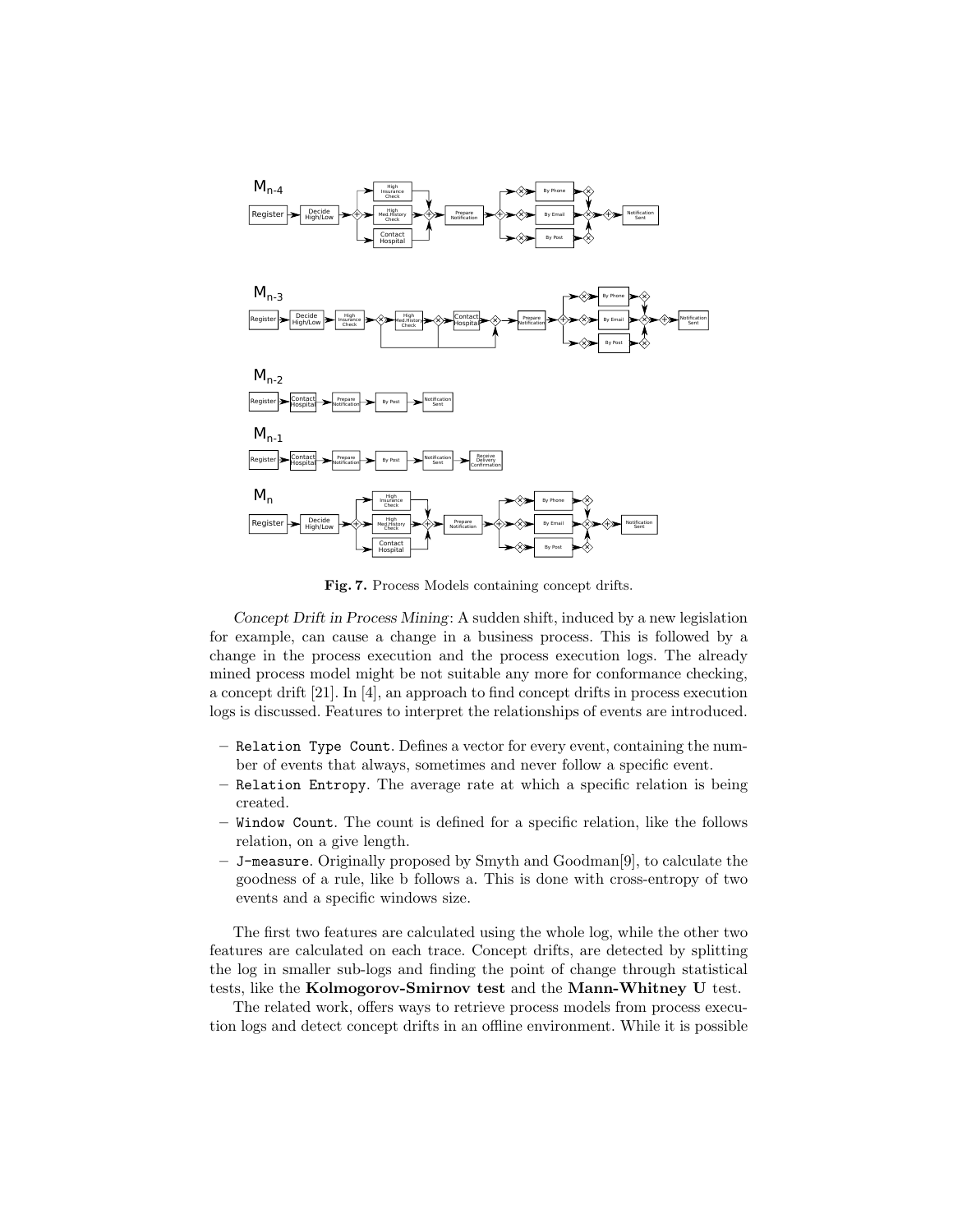to detect the exact point in time when the drift is happening, there is no differentiating of types of concept drifts. Also since it is done offline, the results are ex-post. The online mining approaches use a similar strategy to discover process models at run-time. Concept drifts can be detected, but are not differentiated and not all types of concept drifts can be detected.

## <span id="page-16-1"></span>6 Summary and Outlook

This work introduces process histories to reflect the evolution of a process based on an event stream during run-time. The histories consist of a sequence of viable models of this process. Based on this model sequence, incremental, sudden, recurring, and gradual concept drifts can be detected. For synthesizing the process histories, an algorithm utilizing conformance checking and the "age" of event information has been presented. All concepts are evaluated through a proof-ofconcept implementation and a comparison with existing approaches. With static log files [\[4\]](#page-16-0), the exact point of time of a concept drift can be detected, but is not using an online environment and does not differentiate the types of concept drifts. In an online environment [\[11\]](#page-17-16) [\[22\]](#page-17-18), concept drifts can be detected, but not all types of concept drifts have been covered and the drift is detected relatively late. The advantage of the other approaches is the detection of stricter process models, since they are not focused on detecting drifts, but discovering new process models. Future work will focus on the refinement of synthesizing process histories, i.e., parallel events at the end of a process, other techniques to calculate the fitness of a specific trace, detecting concept drifts in a stricter model as well as testing other mining algorithms including the frequency of events and other approaches like lossy counting instead of sliding window for the determination of impactful traces.

## Acknowledgment

This work has been funded by the Vienna Science and Technology Fund (WWTF) through project ICT15-072.

## References

- <span id="page-16-2"></span>1. IEEE standard for extensible event stream (XES) for achieving interoperability in event logs and event streams. IEEE Std 1849-2016 pp. 1–50 (Nov 2016)
- <span id="page-16-3"></span>2. Van der Aalst, W., Adriansyah, A., van Dongen, B.: Replaying history on process models for conformance checking and performance analysis. Wiley Interdisciplinary Reviews: Data Mining and Knowledge Discovery 2(2), 182–192 (2012)
- <span id="page-16-4"></span>3. van der Aalst, W.M., Bolt, A., van Zelst, S.J.: RapidProM: mine your processes and not just your data. arXiv preprint arXiv:1703.03740 (2017)
- <span id="page-16-0"></span>4. Bose, R.J.C., van der Aalst, W.M., Zliobaitė, I., Pechenizkiy, M.: Handling concept drift in process mining. In: International Conference on Advanced Information Systems Engineering. pp. 391–405. Springer (2011)